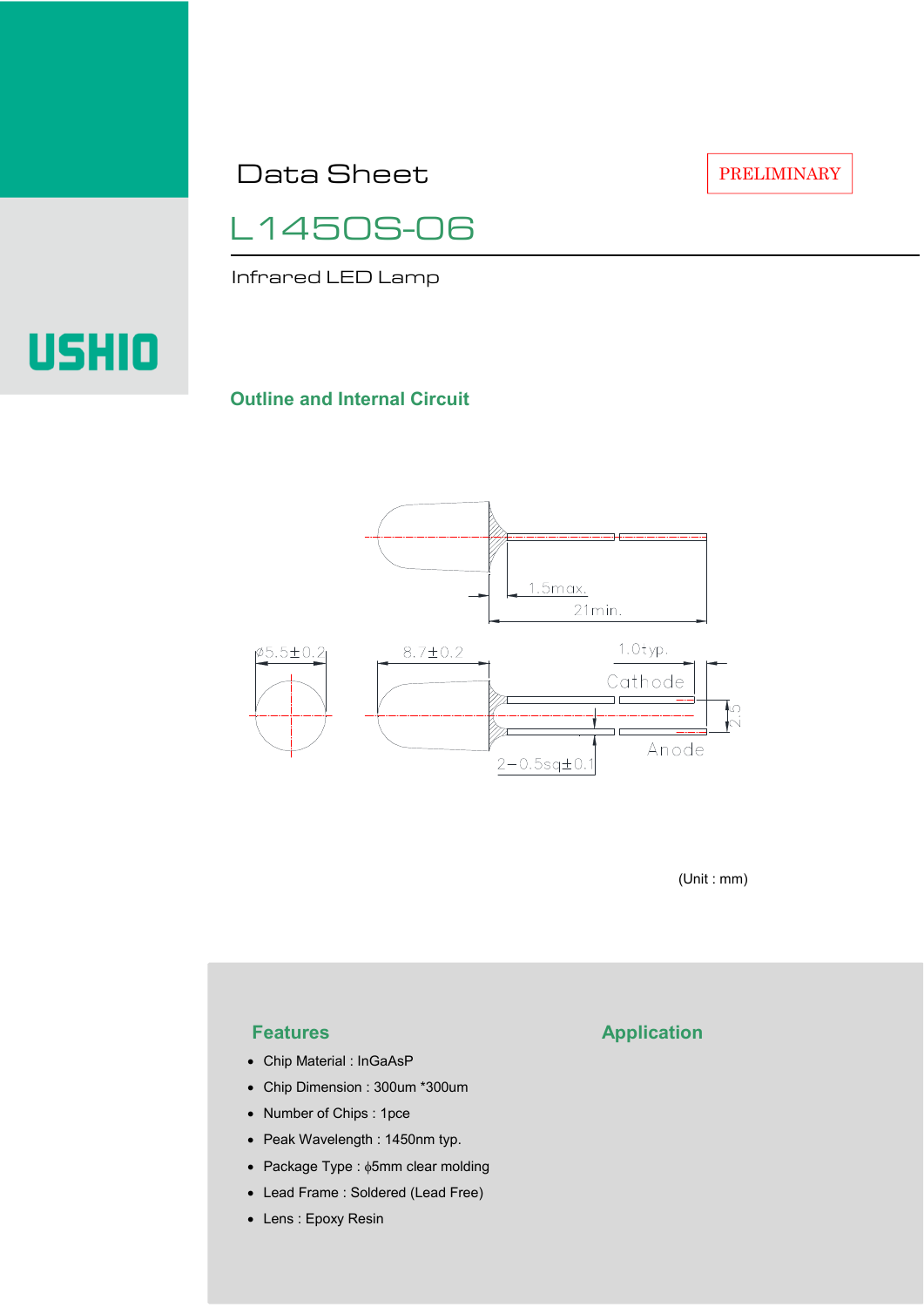

#### **Absolute Maximum Ratings (Tc=25°C)**

| <b>Item</b>                  | <b>Symbol</b> | <b>Ratings</b>  | <b>Unit</b> |
|------------------------------|---------------|-----------------|-------------|
| Power Dissipation            | <b>PD</b>     | 130             | mW          |
| <b>Forward Current</b>       | IF            | 100             | mA          |
| <b>Pulse Forward Current</b> | <b>IFP</b>    | 1000            | mA          |
| Reverse Voltage              | VR.           | $\overline{5}$  | $\vee$      |
| <b>Thermal Resistance</b>    | Rthja         | 250             | K/W         |
| Junction Temperature         | Tj            | 120             | $^{\circ}C$ |
| <b>Operating Temperature</b> | Topr          | $-40 \sim +100$ | $^{\circ}C$ |
| Storage Temperature          | Tstg          | $-40 - +100$    | $^{\circ}C$ |
| <b>Soldering Temperature</b> | <b>TSOL</b>   | 265             | $^{\circ}C$ |

‡Pulse Forward Current condition : Duty 1% and Pulse Width=10us.

‡Soldering condition : Soldering condition must be completed with 3 seconds at 265°C.

### **Optical and Electrical Characteristics (Tc=25°C)**

| <b>Parameter</b>            | <b>Symbol</b>  | <b>Min</b> | <b>Typ</b> | <b>Max</b> | <b>Unit</b> | <b>Test Condition</b> |
|-----------------------------|----------------|------------|------------|------------|-------------|-----------------------|
| Forward Voltage             | <b>VF</b>      |            | 0.9        | 1.3        | $\vee$      | IF=50mA               |
|                             | <b>VFP</b>     |            | 1.7        |            |             | $IFP=1A$              |
| <b>Total Radiated Power</b> | P <sub>O</sub> |            | 4.8        |            | mW          | $IF=50mA$             |
|                             |                |            | 30         |            |             | $IFP=1A$              |
| Radiant Intensity           | IE             |            | 88         |            | mW/sr       | $IF=50mA$             |
|                             |                |            | 550        |            |             | $IFP=1A$              |
| Peak Wavelength             | $\lambda p$    | 1400       |            | 1500       | nm          | $IF=50mA$             |
| Half Width                  | Δλ             |            | 110        |            | nm          | $IF=50mA$             |
| Viewing Half Angle          | $\theta$ 1/2   |            | ±9         |            | deg.        | $IF=50mA$             |
| <b>Rise Time</b>            | tr             |            | 30         |            | ns          | $IF=50mA$             |
| <b>Fall Time</b>            | tf             |            | 70         |            | ns          | $IF=50mA$             |

‡Radiated Power is measured by G8370-85.

‡Radiant Intensity is measured by Ando Optical Multi Meter AQ2140 & AQ2742.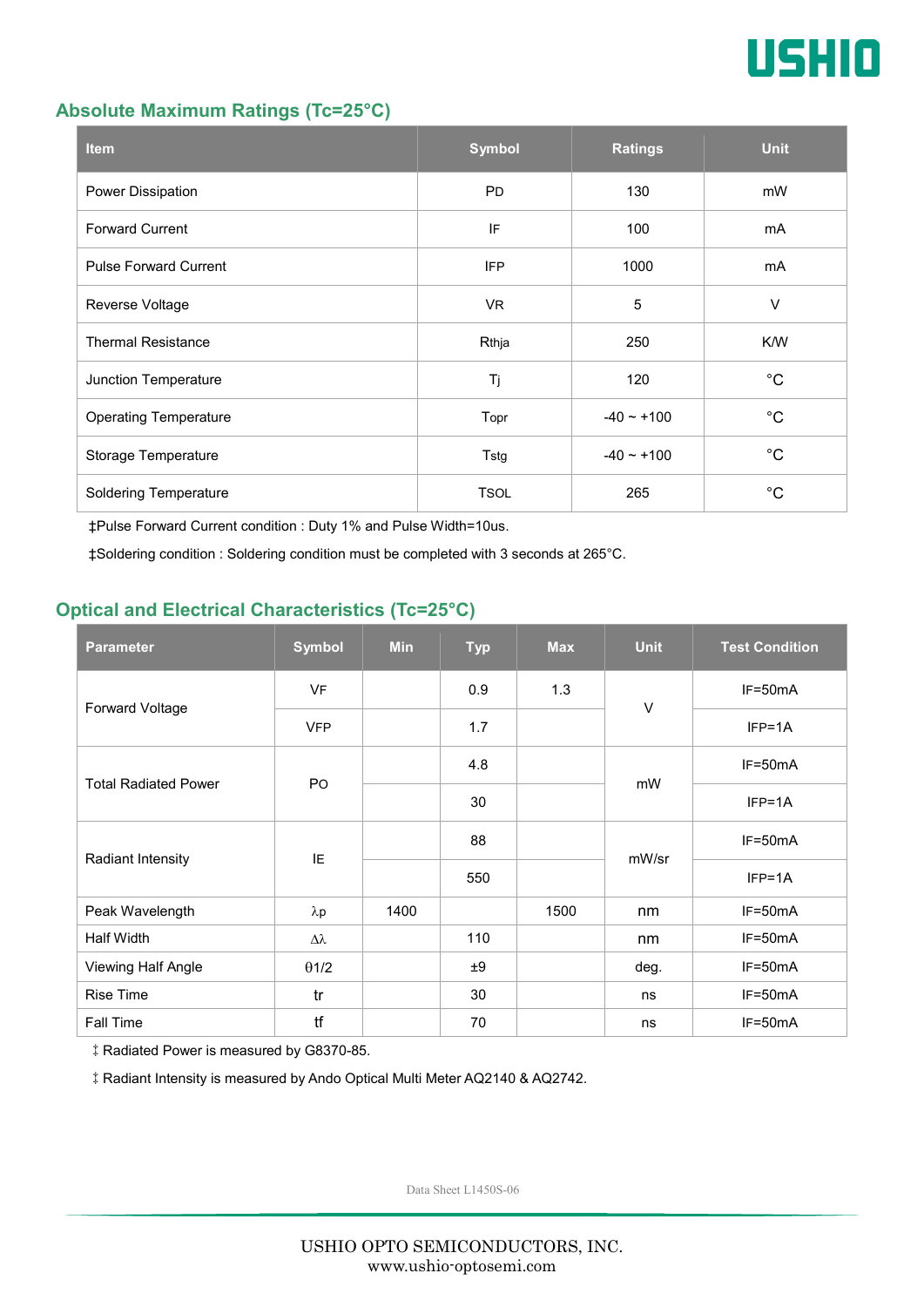

#### **Typical Characteristic Curves**

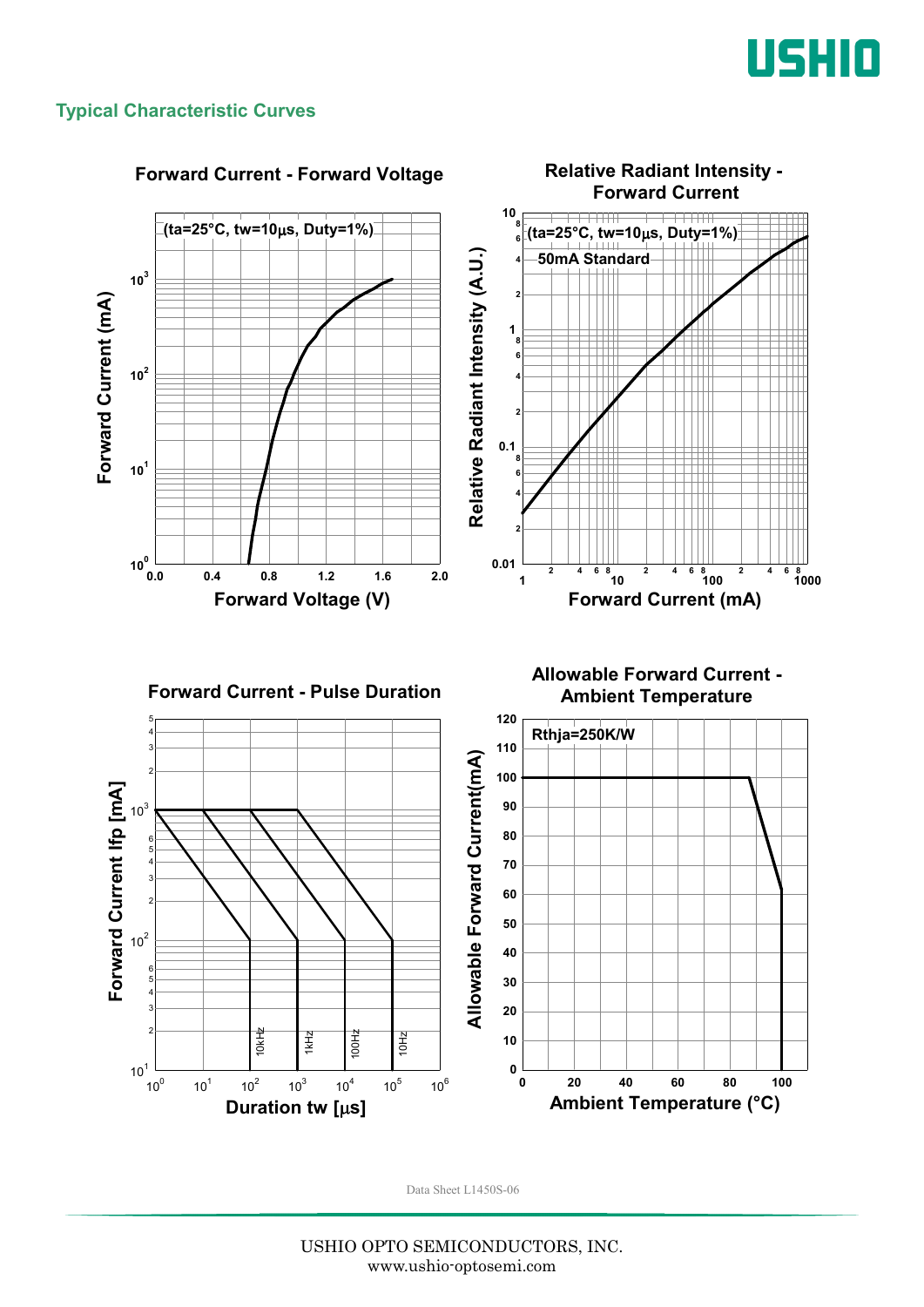



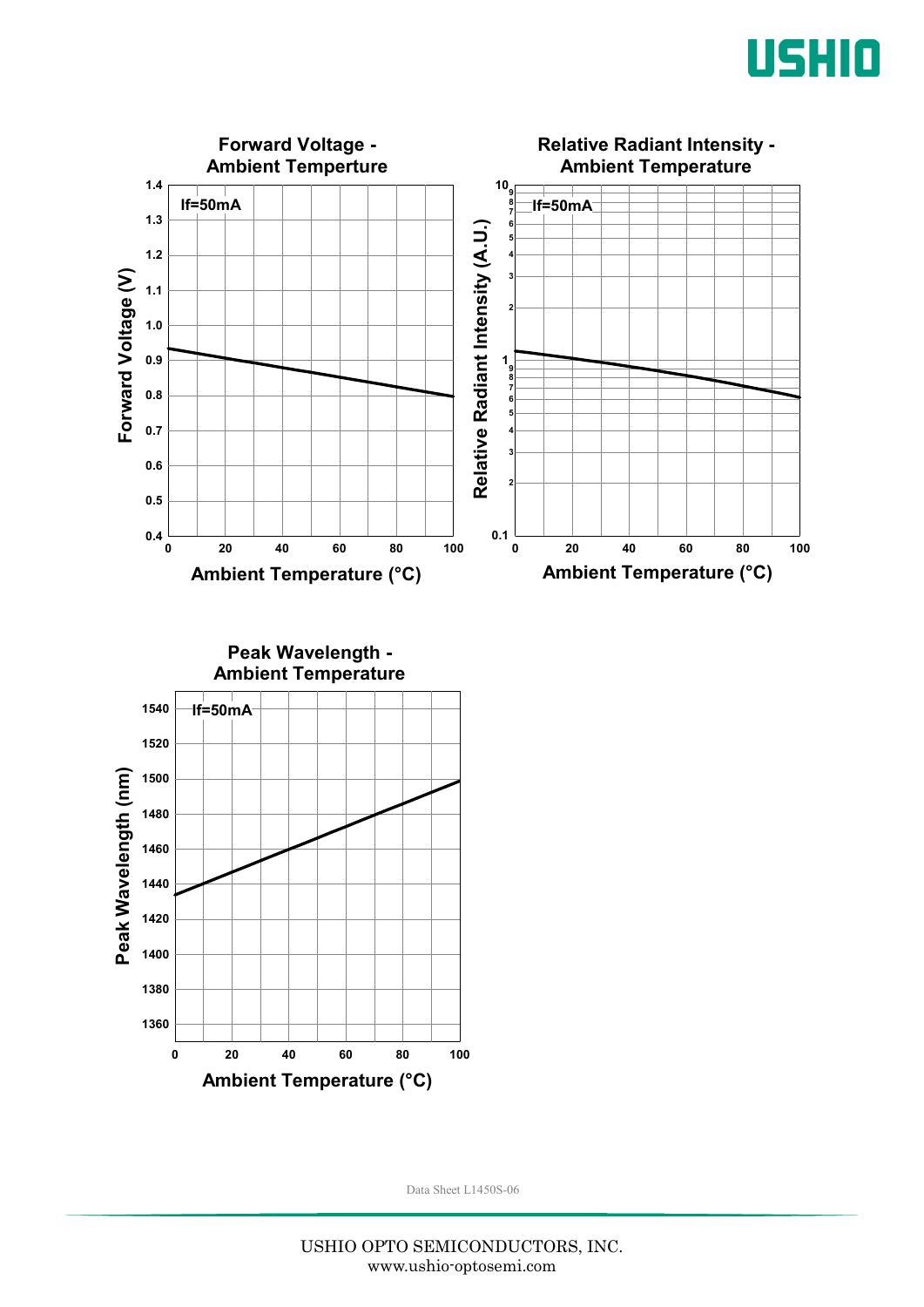